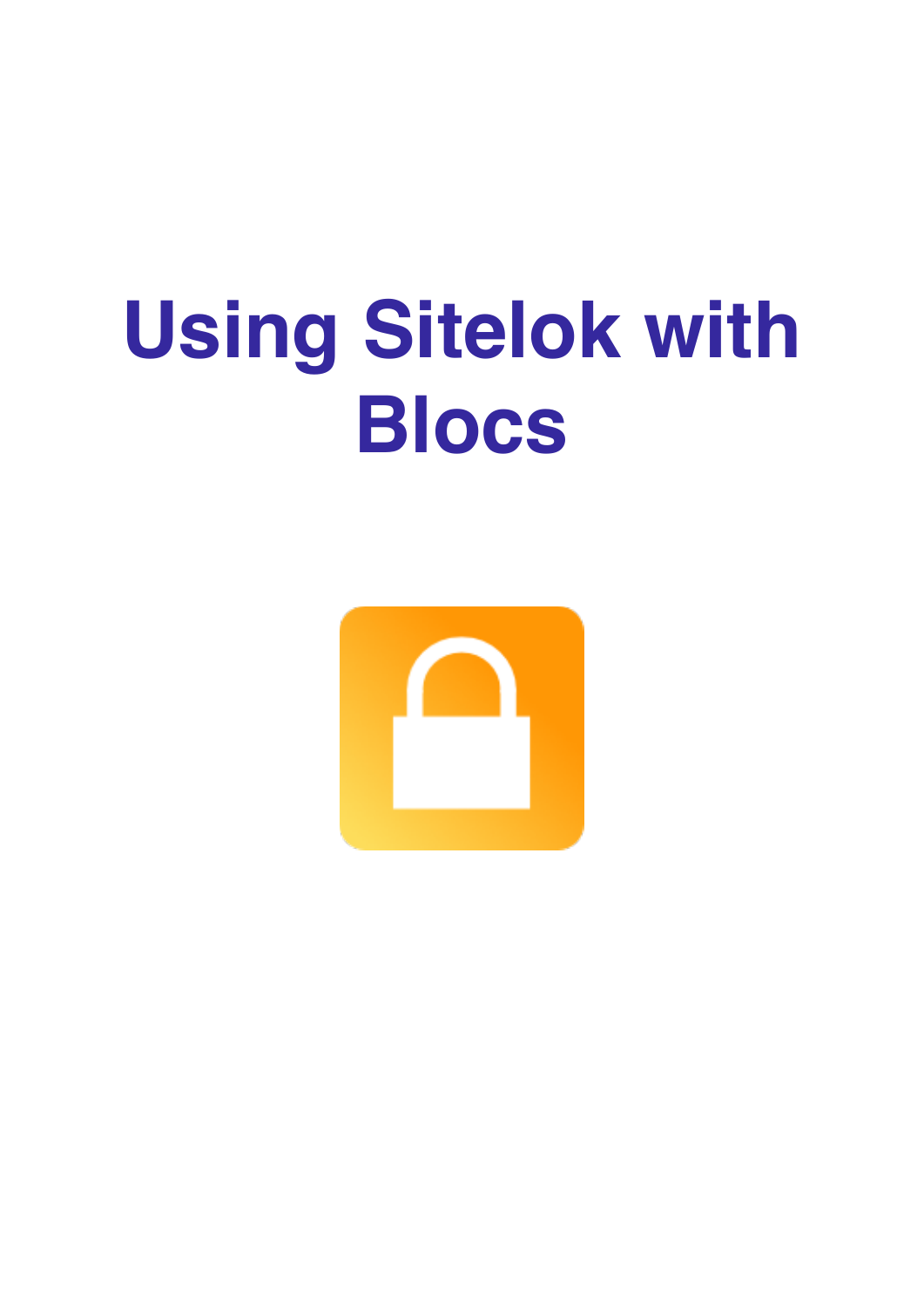#### **Using Sitelok with Blocs**

Copyright 2017 Vibralogix. All rights reserved.

This document is provided by Vibralogix for informational purposes only to licensed users of the Sitelok product and is provided on an 'as is' basis without any warranties expressed or implied.

Information in this document is subject to change without notice and does not represent a commitment on the part of Vibralogix. The software described in this document is provided under a license agreement. The software may be used only in accordance with the terms of that license agreement. It is against the law to copy or use the software except as specifically allowed in the license.

It is the users responsibility to ensure the suitability of Sitelok before using it. In no circumstances will Vibralogix be responsible for any loss or damage of data or programs as a result of using Linklok. Your use of Sitelok implies acceptance of these terms.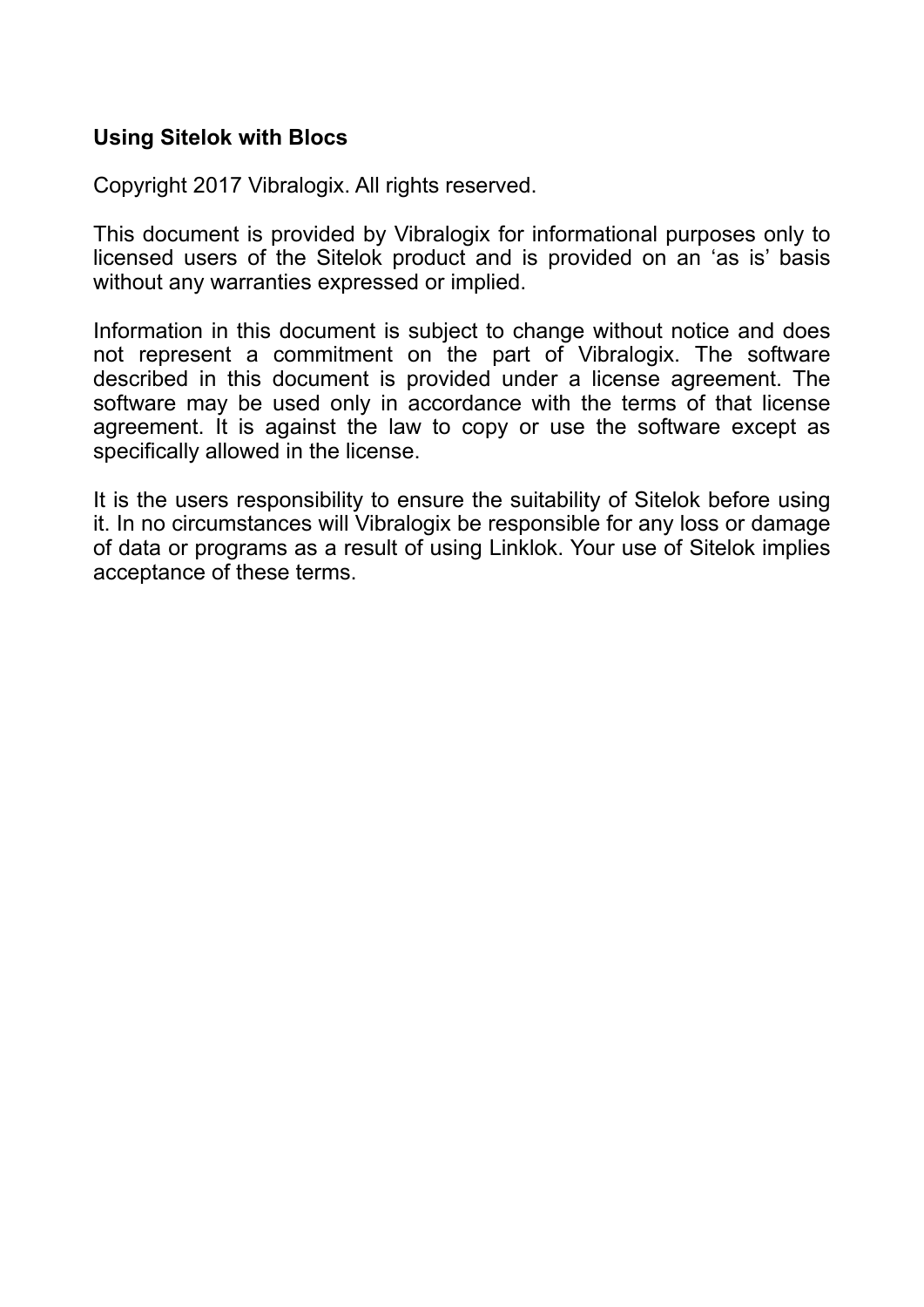# **Contents**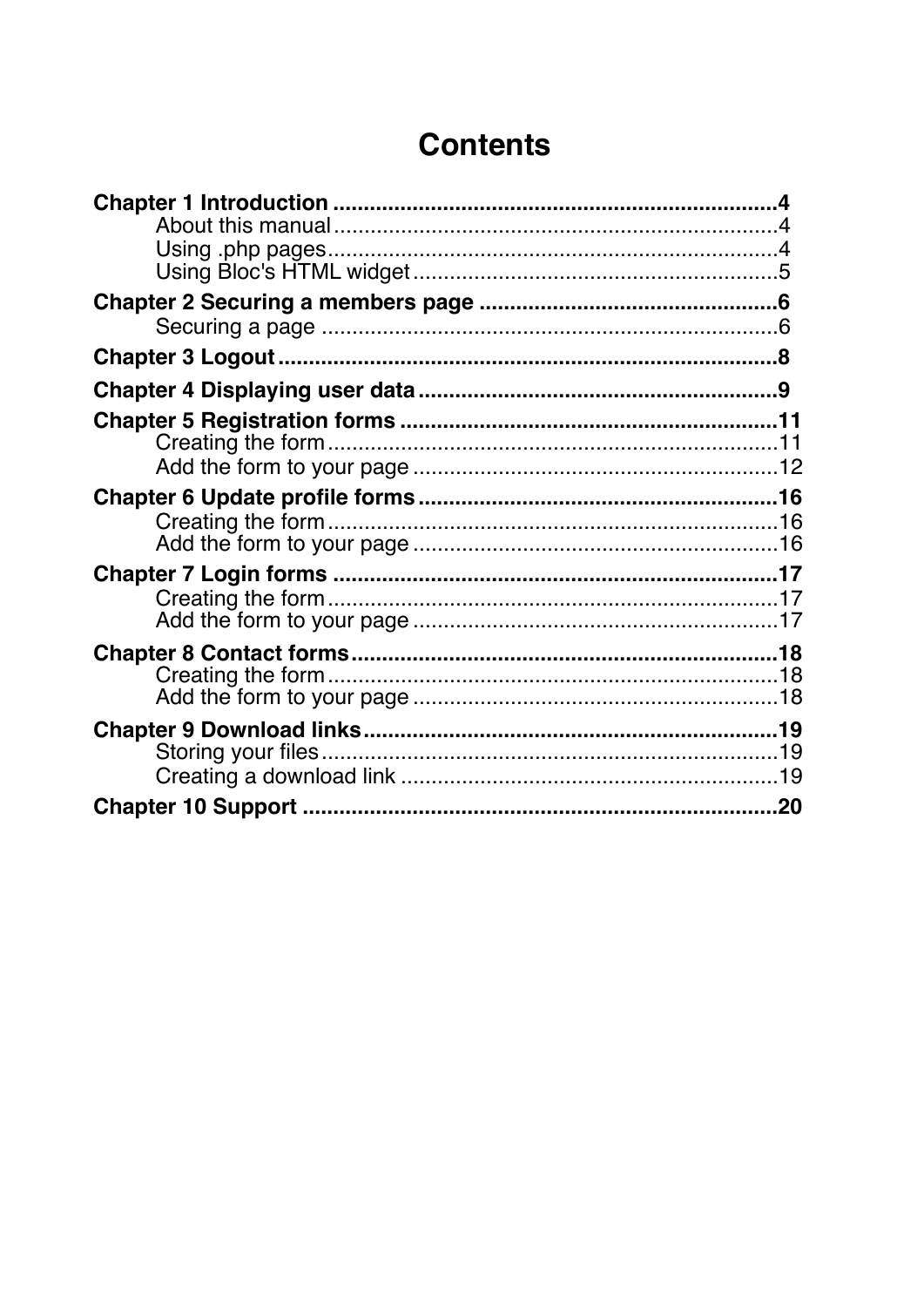# <span id="page-3-0"></span>**Chapter 1 Introduction**

# <span id="page-3-1"></span>**About this manual**

This manual has been written to help users of Blocs to integrate Sitelok in their projects. It is not meant to replace the main Sitelok Manual but really to explain Blocs specific points. We assume that you have installed Sitelok on your server already and that it is working properly. If you need any help with installation please let us know.

As Sitelok uses PHP you won't be able to test the functionality of your pages within Blocs so you must publish your site to test the pages.

We have written this manual based on Blocs version 2.5 but other versions should have similar settings.

# <span id="page-3-2"></span>**Using .php pages**

Sitelok normally requires pages to have the php extension. PHP pages are exactly the same as HTML pages, just with a different page extension. Blocs make it easy to set the page type by going to Pages - Settings in the menu. Just select PHP for the Page file type.

If for some reason you can't change the extension of your pages, perhaps because its an existing site, then check with your hosting company as most servers can be set to allow PHP to be used inside .html pages. This way you don't have to rename the pages.

|                                 | <b>Page Settings</b> |                 |                           |                |
|---------------------------------|----------------------|-----------------|---------------------------|----------------|
| Page Name                       | Home                 |                 |                           |                |
| <b>SEO Title</b>                | Home                 |                 |                           |                |
| <b>SEO Keywords</b>             |                      |                 |                           |                |
| <b>SEO Description</b>          |                      |                 |                           |                |
|                                 |                      |                 |                           |                |
| Use in Primary Menu             |                      |                 | Allow Mobile Zoom         |                |
| Scroll to Top Button            |                      | Top Global Area |                           |                |
| <b>7</b> Fixed Viewport         |                      |                 | <b>Bottom Global Area</b> |                |
| Add custom code to head & body. |                      |                 | Add <b>Code</b>           |                |
| Page file type                  |                      | PHP             |                           | $\ddot{\circ}$ |
| <b>Header File Attachments</b>  |                      |                 |                           |                |
|                                 |                      |                 |                           |                |
|                                 |                      |                 |                           |                |
|                                 |                      |                 |                           |                |
|                                 |                      |                 | Done                      |                |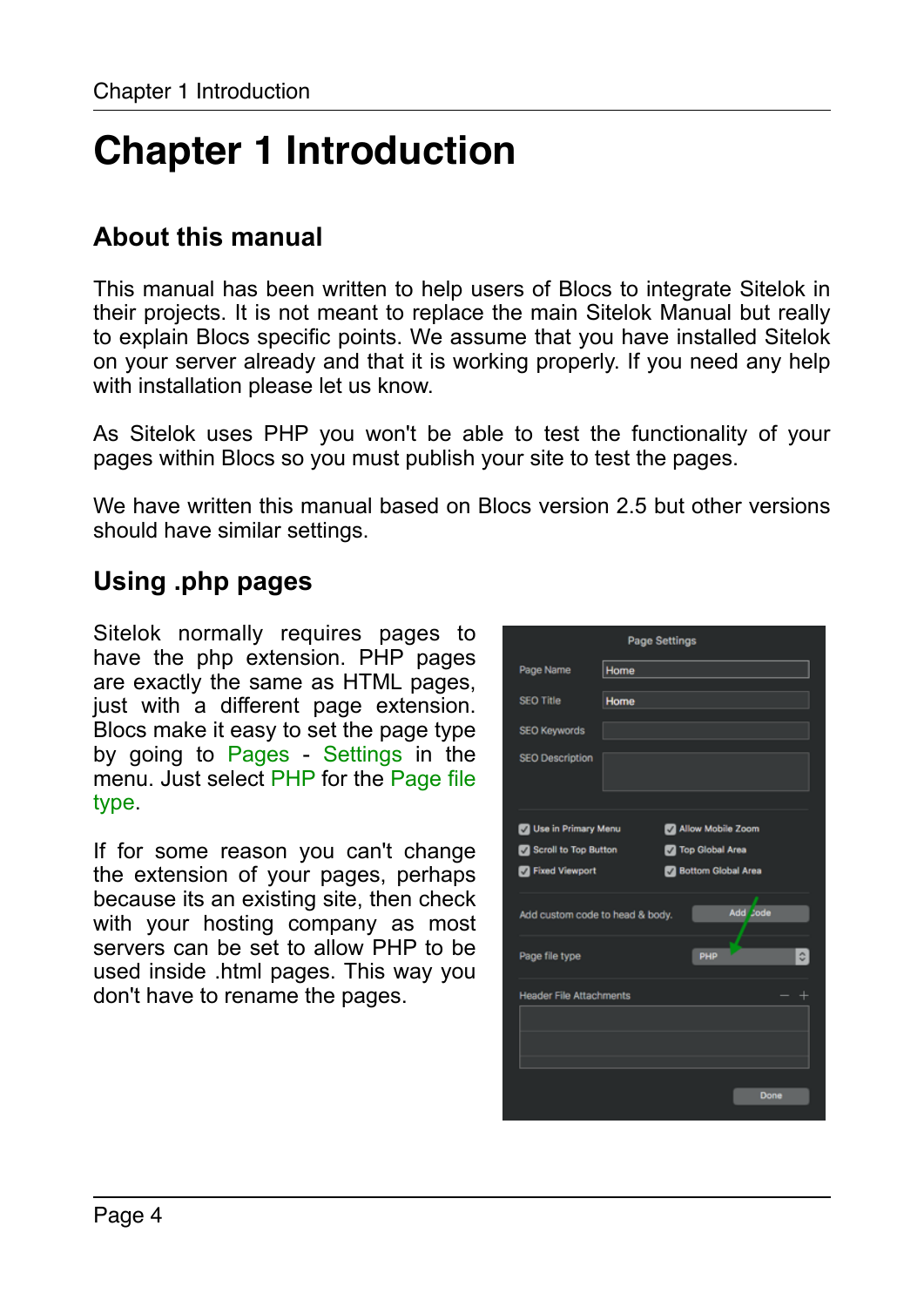# <span id="page-4-0"></span>**Using Bloc's HTML widget**

To allow code snippets to be added to your pages you will make use Bloc's HTML widget throughout this manual.

To add an HTML widget to a page, press the  $D$  key to enter drop mode. then hit the  $0$  key to view the Bric library. Using the search field in the Bric library, type HTML. The Brics will be filtered to show only the HTML widget, which will be automatically loaded into the current active drop space.



Hit the Return key to hide the Bric library and then move the cursor to the area you wish to add the HTML widget and left click to set it in place on your page. Take care to exit drop mode by pressing the D key before attempting to access the widgets code editor.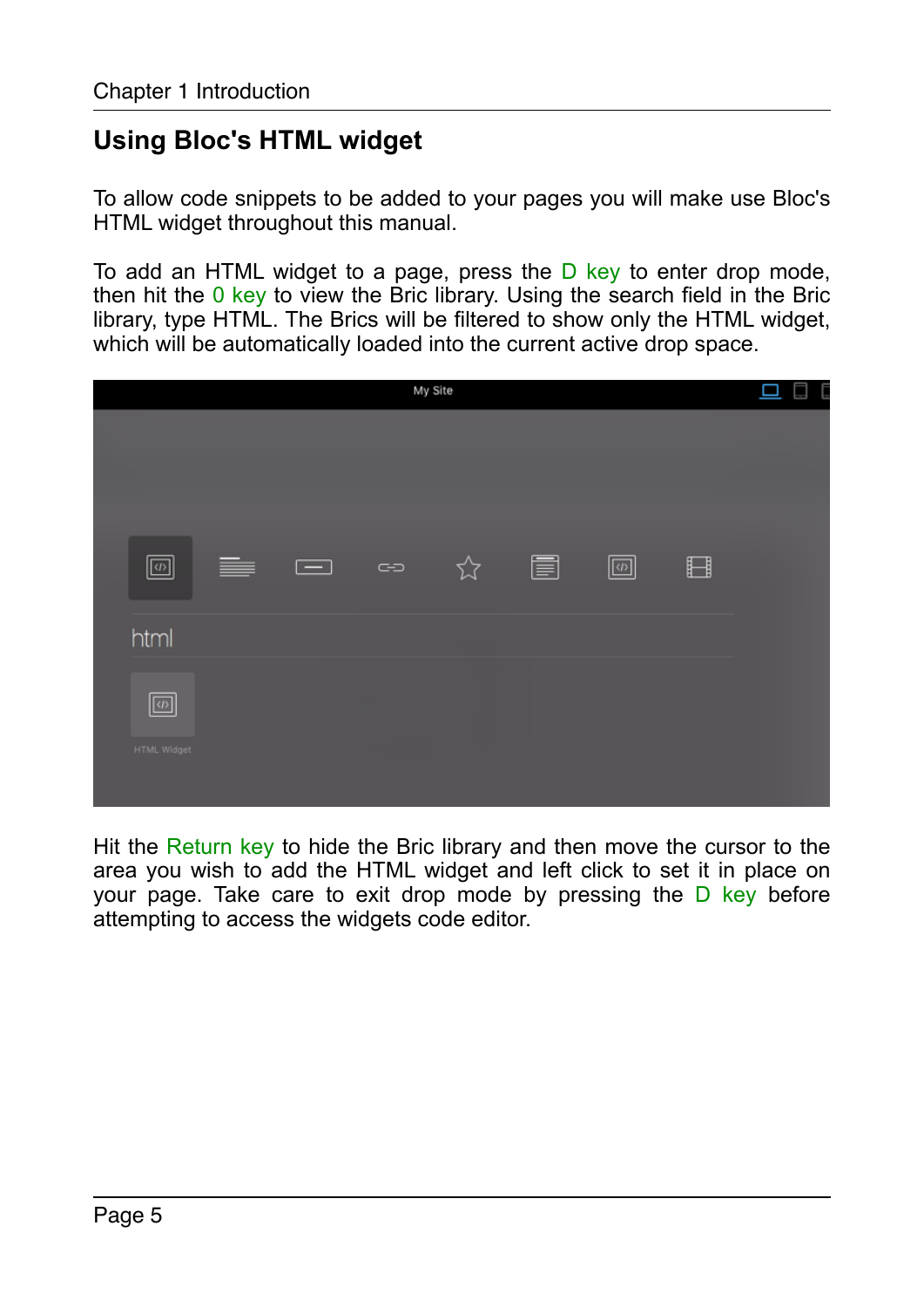# <span id="page-5-0"></span>**Chapter 2 Securing a members page**

# <span id="page-5-1"></span>**Securing a page**

Sitelok can secure .php pages on your site by simply adding a code snippet to the very top of the the page telling Sitelok which usergroups have access.

1) First of all create the page you want to secure. To secure it click Pages - Settings in the menu and then click the Add Code button.

|                                 | <b>Page Settings</b>           |                           |   |  |
|---------------------------------|--------------------------------|---------------------------|---|--|
| Page Name                       | Home                           |                           |   |  |
| SEO Title                       | Home                           |                           |   |  |
| <b>SEO Keywords</b>             |                                |                           |   |  |
| <b>SEO Description</b>          |                                |                           |   |  |
| Use in Primary Menu             |                                | Allow Mobile Zoom         |   |  |
| Scroll to Top Button            |                                | Top Global Area           |   |  |
| Fixed Viewport                  |                                | <b>Bottom Global Area</b> |   |  |
| Add custom code to head & body. |                                | <b>Add Code</b>           |   |  |
| Page file type                  |                                | PHP                       | ٥ |  |
|                                 | <b>Header File Attachments</b> |                           |   |  |
|                                 |                                |                           |   |  |
|                                 |                                |                           |   |  |
|                                 |                                |                           |   |  |
|                                 |                                | Done                      |   |  |

2) Select Before <! DOCTYPE > from the drop down menu

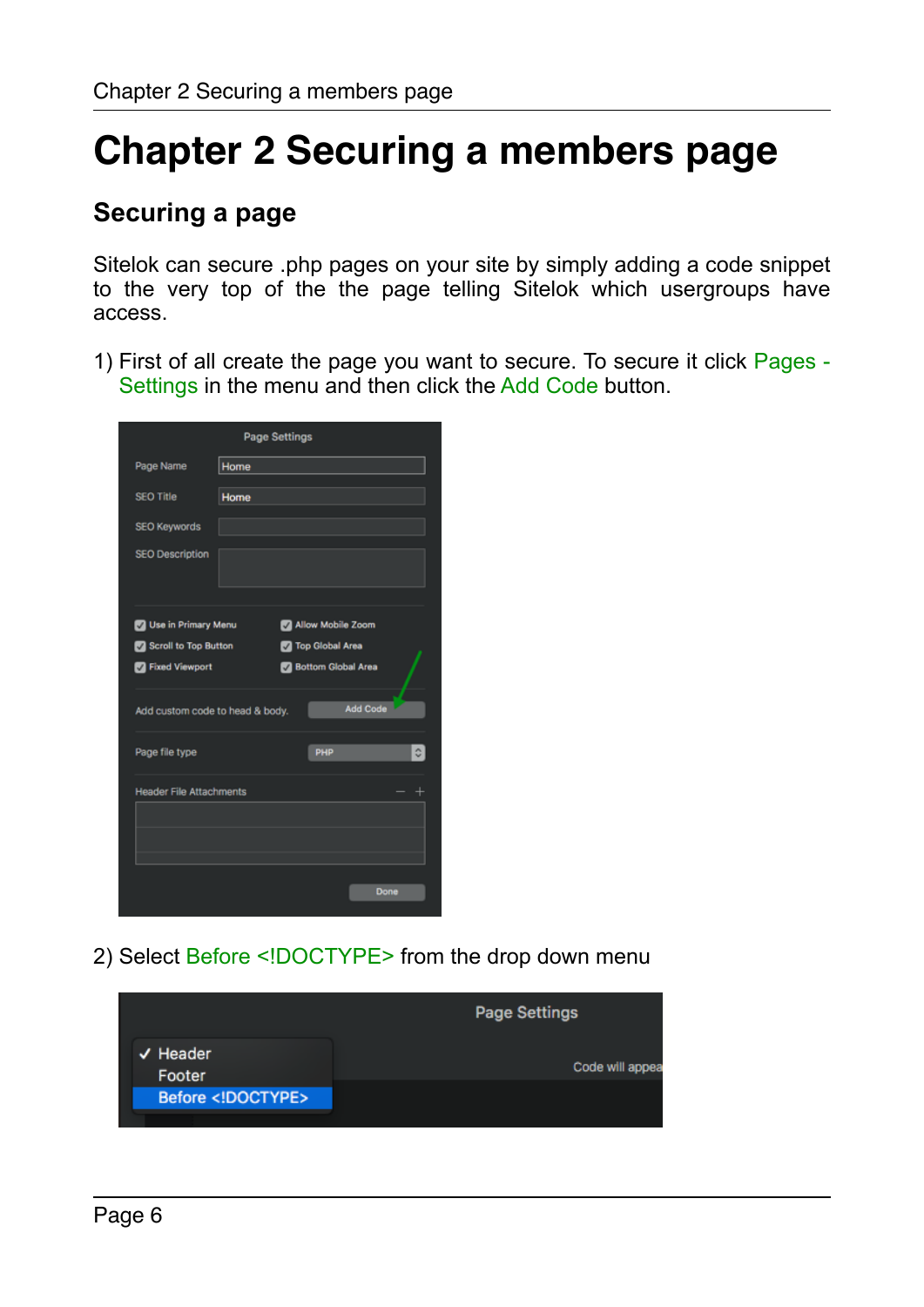3) In the code box paste in this snippet.

```
<?php
$groupswithaccess="CLIENT";
require_once("slpw/sitelokpw.php");
?>
```
This tells Sitelok to only allow access to members of the CLIENT usergroup. You can replace CLIENT with another group name or list multiple groups separated by commas.



Please note that the above code assumes that your page is in the root of your site. If it is in a folder then you need to adjust the relative path to

require once("../slpw/sitelokpw.php");

Once a page has been secured a login form will appear when a user tries to access the page and they are not already logged in.

The default login form that appears can be styled in Forms - Default Login form style or can be replaced by your own custom login template (see the main Sitelok manual for details).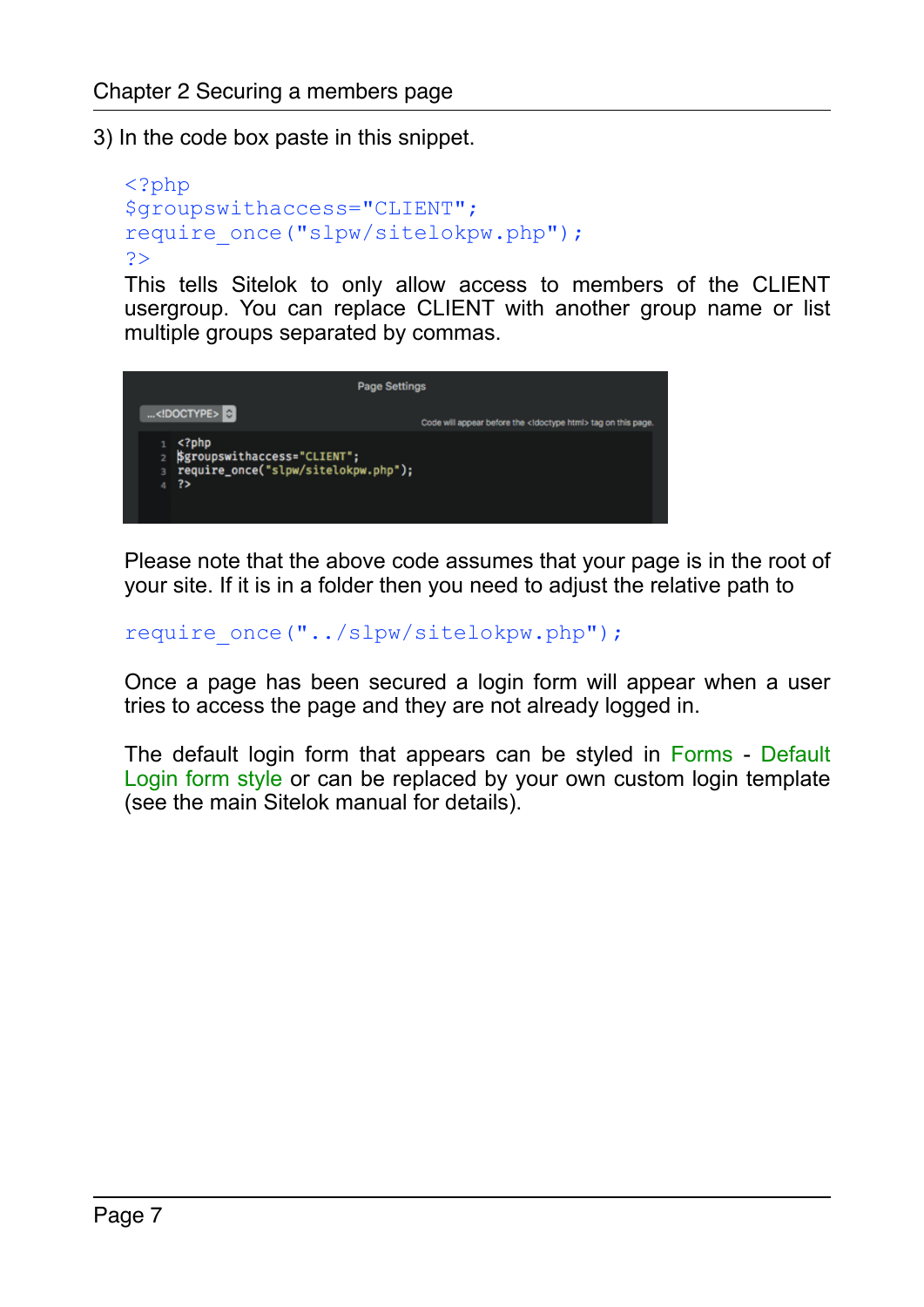# <span id="page-7-0"></span>**Chapter 3 Logout**

You can add a logout link to your site by creating a hyperlink that points to

/slpw/sitelokpw.php?sitelokaction=logout

When a user clicks a logout link they will be taken to the Logout page URL you have set in the Sitelok control panel (Tools - Configuration - Pages & templates)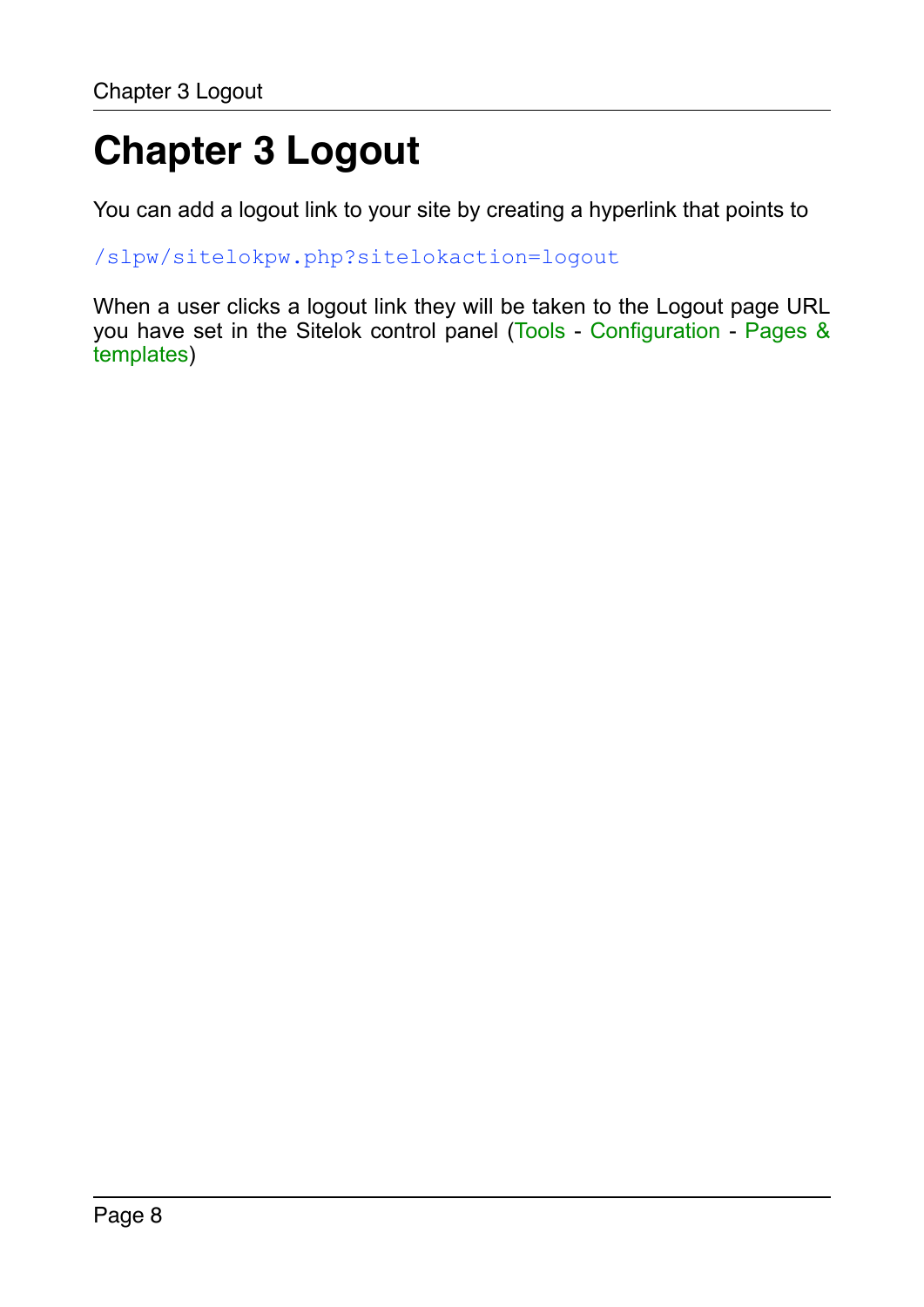# <span id="page-8-0"></span>**Chapter 4 Displaying user data**

Sitelok allows you to display any data stored in the users record. So for example you might like to display the users username.

To do this first of all add an HTML widget to the page where you want the data to be displayed. See *Using Bloc's HTML widget* in chapter 1 for details about using the HTML widget.

In the code editor paste in the following snippet

```
<?php echo $slusername; ?>
```
so that it looks like this



You can use the following snippets.

| Full name | php echo \$slname; ?     |
|-----------|--------------------------|
| Username  | php echo \$slusername; ? |

Page 9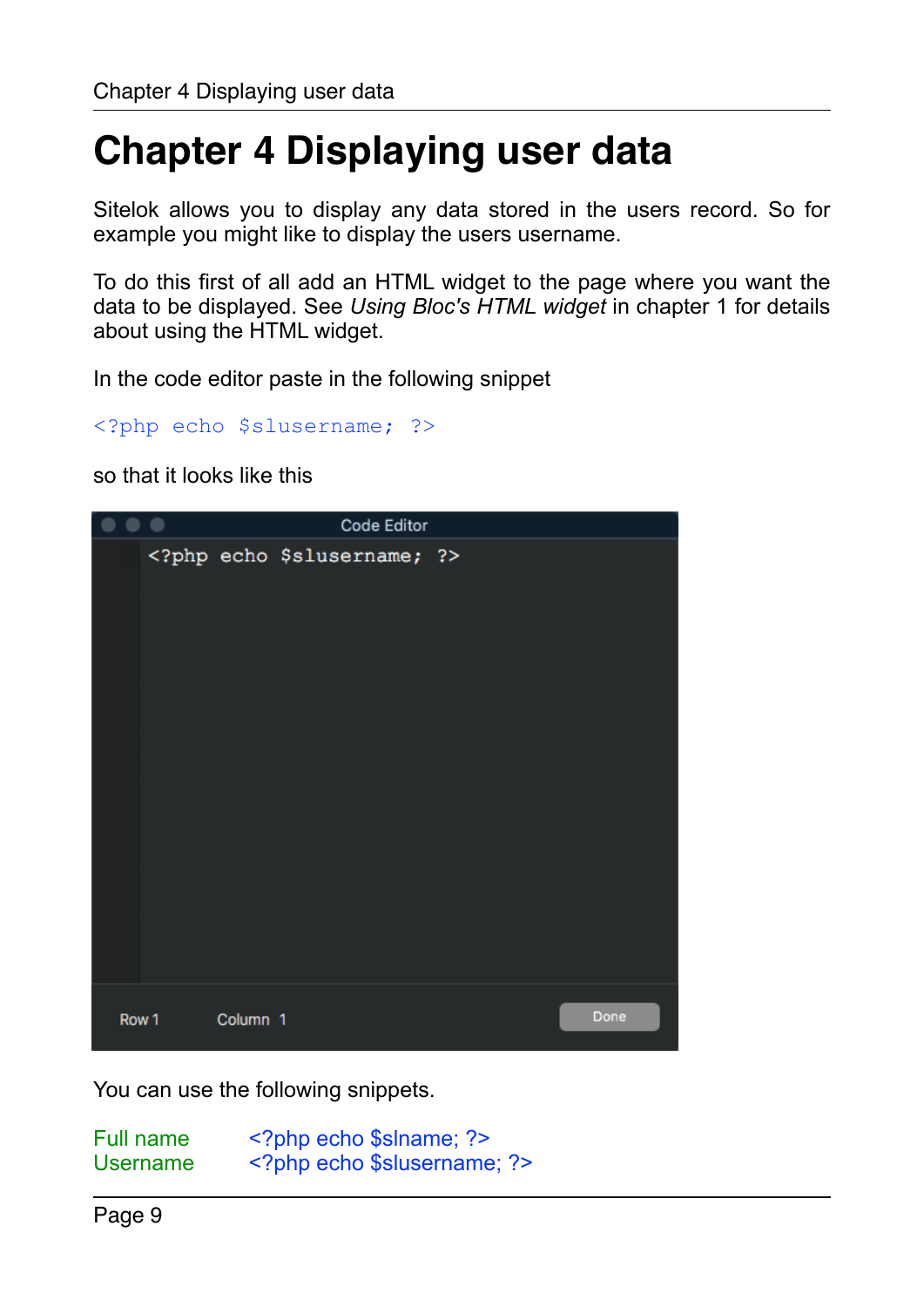| First name          | php echo \$slfirstname; ?                                      |
|---------------------|----------------------------------------------------------------|
| Last name           | php echo \$sllastname; ?                                       |
| Email               | php echo \$slemail; ?                                          |
| Custom <sub>1</sub> | $\leq$ ?php echo \$slcustom1; ?>                               |
|                     | for other custom fields replace the 1 in the snippet with 2 to |
|                     | 50.                                                            |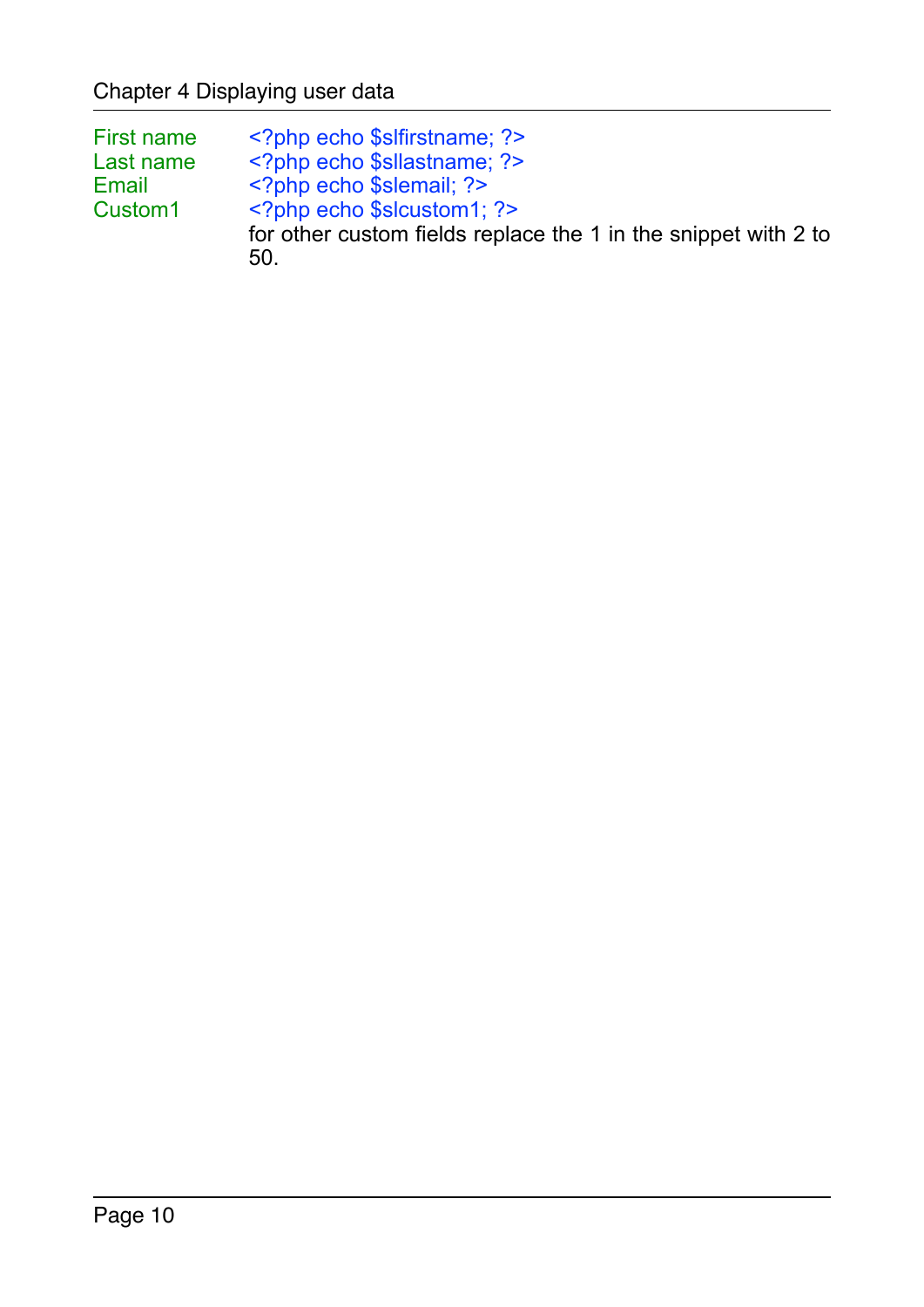# <span id="page-10-0"></span>**Chapter 5 Registration forms**

|      | Register Here<br>Name*      |
|------|-----------------------------|
|      | Email*                      |
| 4K72 | Where did you hear about us |
|      | Register                    |

A registration form is used to allow users to register for free access to your members area. It can also be used with the Sitelok Paypal plugin for paid access too.

### <span id="page-10-1"></span>**Creating the form**

In the Sitelok control panel go to Tools - Registration forms. Here you can either edit an existing form or create a new one. The form designer allows you to design and style the form as well as setting things like the usergroup to add the user to, the thank you page and also the email to be sent out. When the form is how you want it click Save.

| Registration form designer form id: 1 | <b>@</b> Dashboard > Registration forms > Registration form designer |
|---------------------------------------|----------------------------------------------------------------------|
| 区关<br>Full name*                      | ż<br>Form name<br>Example for register.php                           |
| $\alpha$ x<br>Email*                  | + Form properties                                                    |
|                                       | - Form style                                                         |
| 区区<br>Where did you hear about us     | Font type<br>Arial<br>٠                                              |
| <b>REGISTER</b>                       | Input label style<br>$\odot$<br>#3A3A3A<br>14<br>normal *<br>px      |
| ÷                                     | Input text style                                                     |
|                                       | $\hat{\boldsymbol{\epsilon}}$<br>#737373<br>normal *<br>14<br>рх     |
|                                       | Input background color<br>$\sim$                                     |

Although its usually straightforward the main Sitelok manual explains how to use the designer in more detail.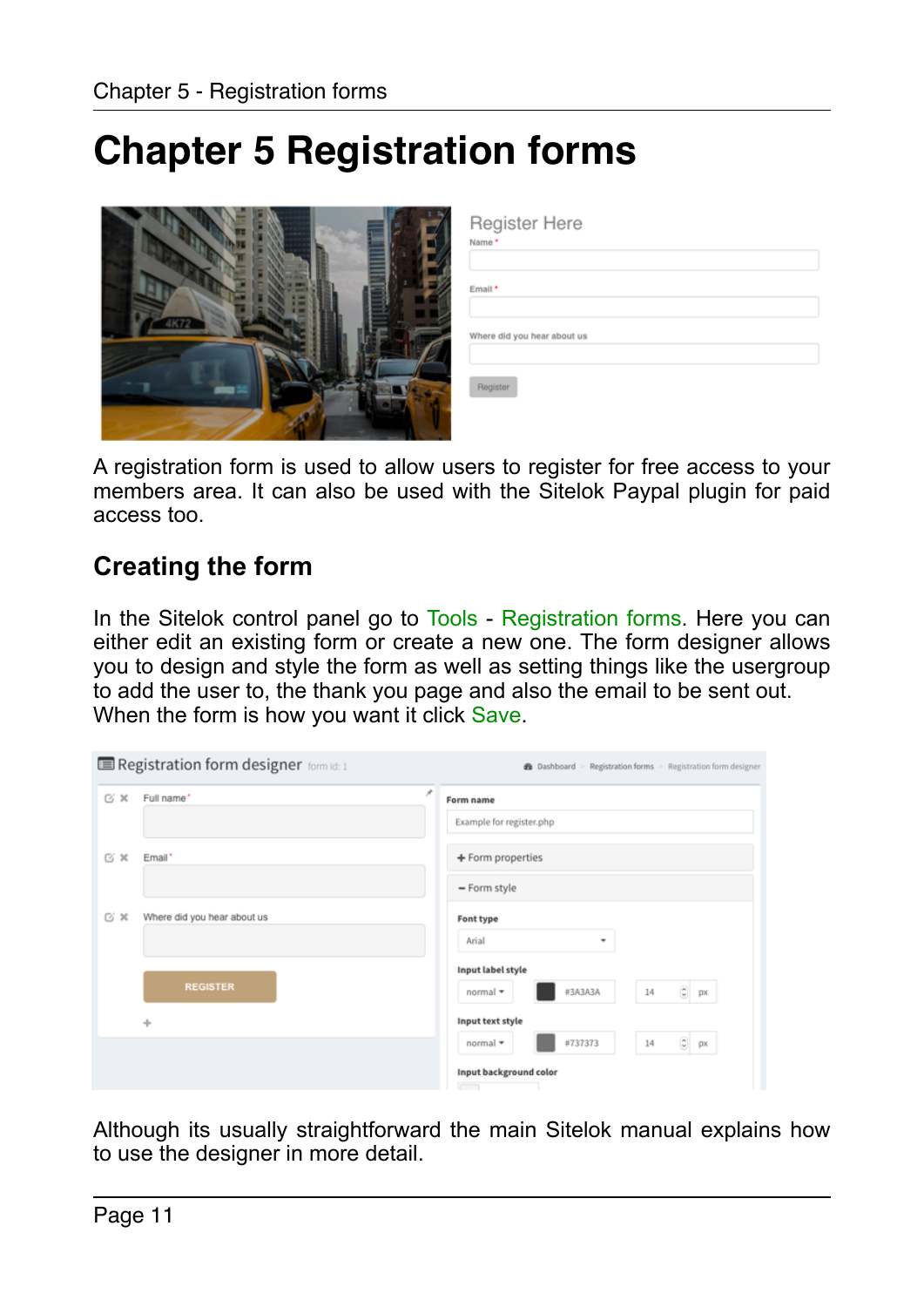# <span id="page-11-0"></span>**Add the form to your page**

To generate the code to add to your page click  $\Box$  next to the form. There are a few options for the generated code but unless you need to make custom changes to the form code you can just leave the defaults to embed the form in your page using the styles you set. If you wish you can select the Simplify the form style in which case the form will use default bootstrap styles from Blocs.

You will see the code snippet steps which you will add to your page as follows.

#### **Step 1**

In Blocs click Page - Settings in the main menu. Then click the Add Code button.

| <b>Page Settings</b>            |      |  |                           |                 |               |
|---------------------------------|------|--|---------------------------|-----------------|---------------|
| Page Name                       | Home |  |                           |                 |               |
| <b>SEO Title</b>                | Home |  |                           |                 |               |
| <b>SEO Keywords</b>             |      |  |                           |                 |               |
| <b>SEO Description</b>          |      |  |                           |                 |               |
| Use in Primary Menu             |      |  | Allow Mobile Zoom         |                 |               |
| Scroll to Top Button            |      |  | Top Global Area           |                 |               |
| <b>D</b> Fixed Viewport         |      |  | <b>Bottom Global Area</b> |                 |               |
| Add custom code to head & body. |      |  |                           | <b>Add Code</b> |               |
| Page file type                  |      |  | PHP                       |                 | $\frac{1}{2}$ |
| <b>Header File Attachments</b>  |      |  |                           |                 |               |
|                                 |      |  |                           |                 |               |
|                                 |      |  |                           |                 |               |
|                                 |      |  |                           |                 |               |
|                                 |      |  |                           | Done            |               |

Select Before <! DOCTYPE > from the drop down menu

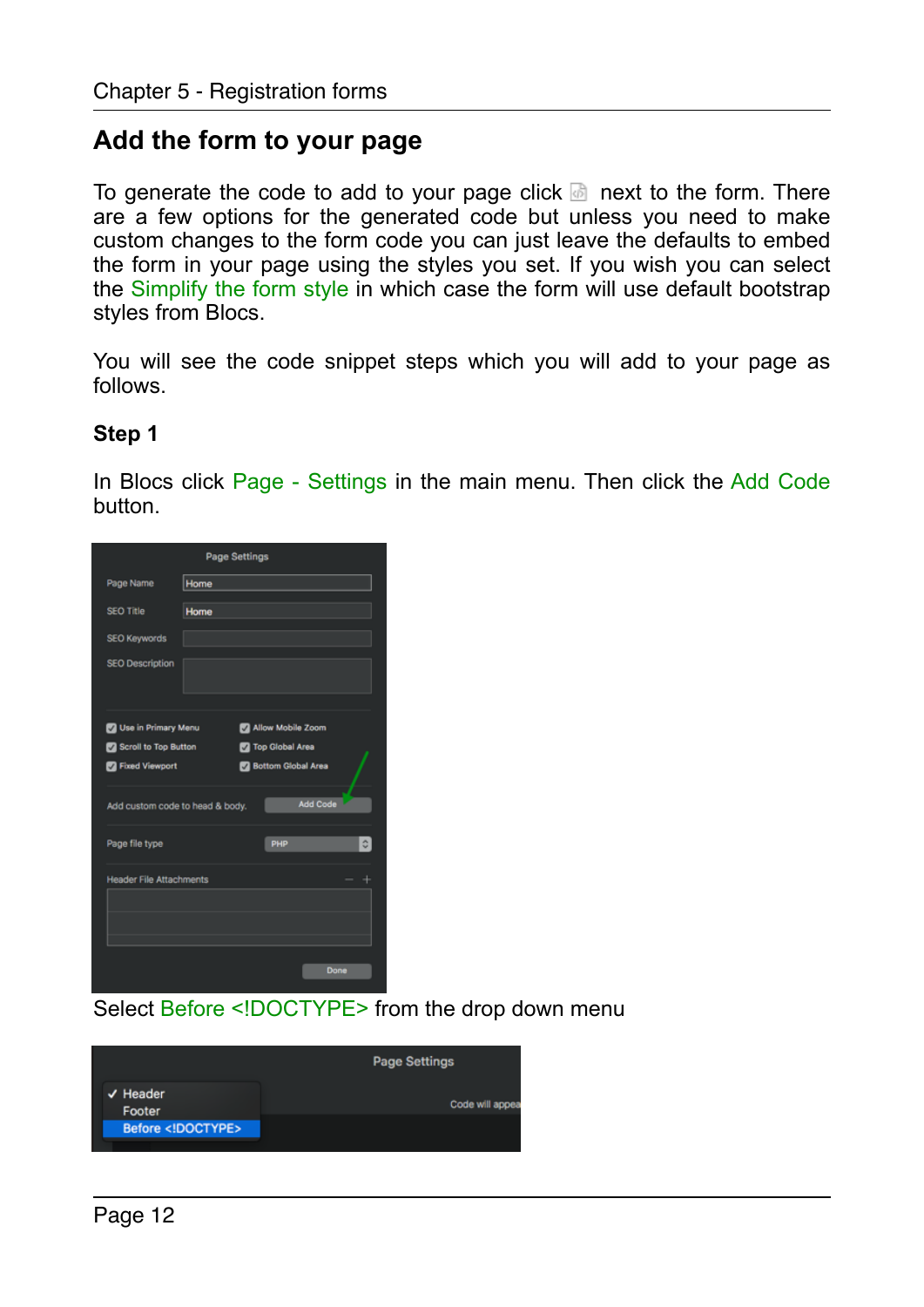Paste in the step 1 snippet and click Done.



#### **Step 2**

In Blocs click Page - Settings in the main menu. Then click the Add Code button.

Select Header from the drop down menu



Paste in the step 2 snippet and click Done.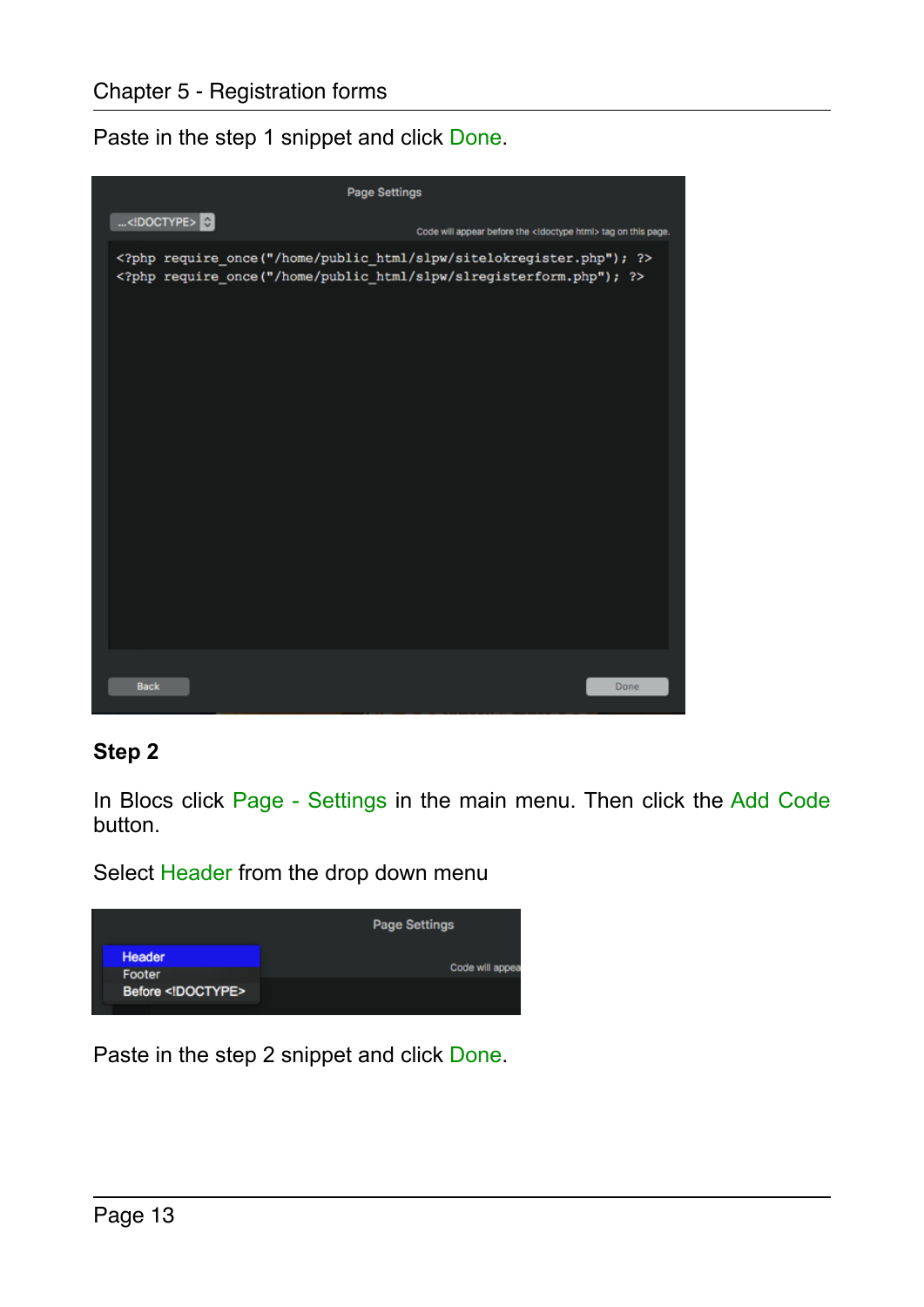#### Chapter 5 - Registration forms



#### **Step 3**

Add an HTML widget to your page where you want the form to appear. See *Using Bloc's HTML widget* in chapter 1 for details about using the HTML widget.



Click HTML Widget to open the code editor and paste in the Step 3 code snippet.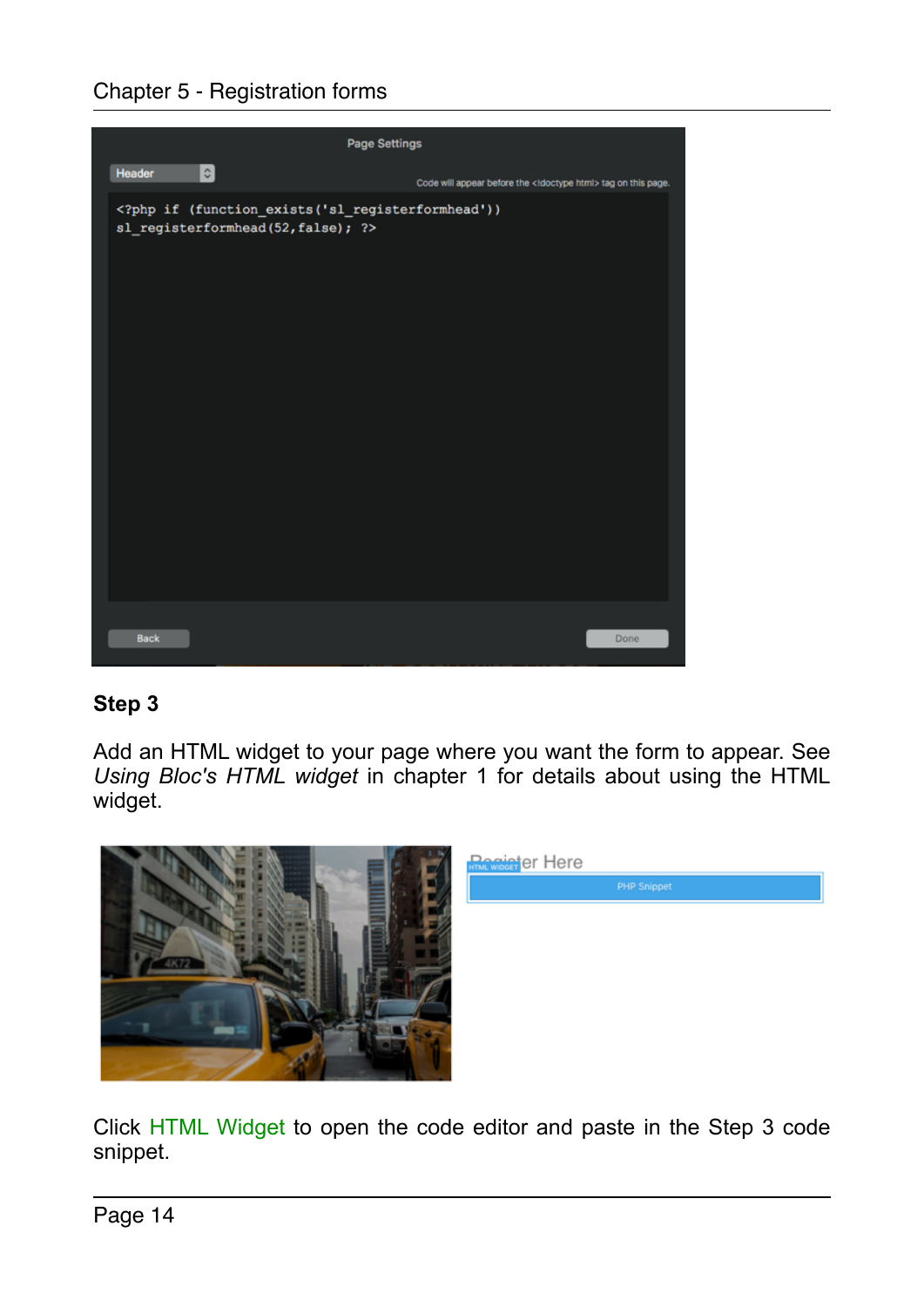Chapter 5 - Registration forms

|       |           | <b>Code Editor</b>                                                                    |      |
|-------|-----------|---------------------------------------------------------------------------------------|------|
|       |           | 1 php if (function_exists('sl_registerformbody'))<br sl_registerformbody(1,false); ?> |      |
|       | I         |                                                                                       |      |
|       |           |                                                                                       |      |
|       |           |                                                                                       |      |
|       |           |                                                                                       |      |
|       |           |                                                                                       |      |
|       |           |                                                                                       |      |
| Row 1 | Column 83 |                                                                                       | Done |

When you publish the page you should see the form appear. As the form was embedded in the page any changes you make to the design in Sitelok should appear on the page immediately when saved without needing to publish the page again from Blocs.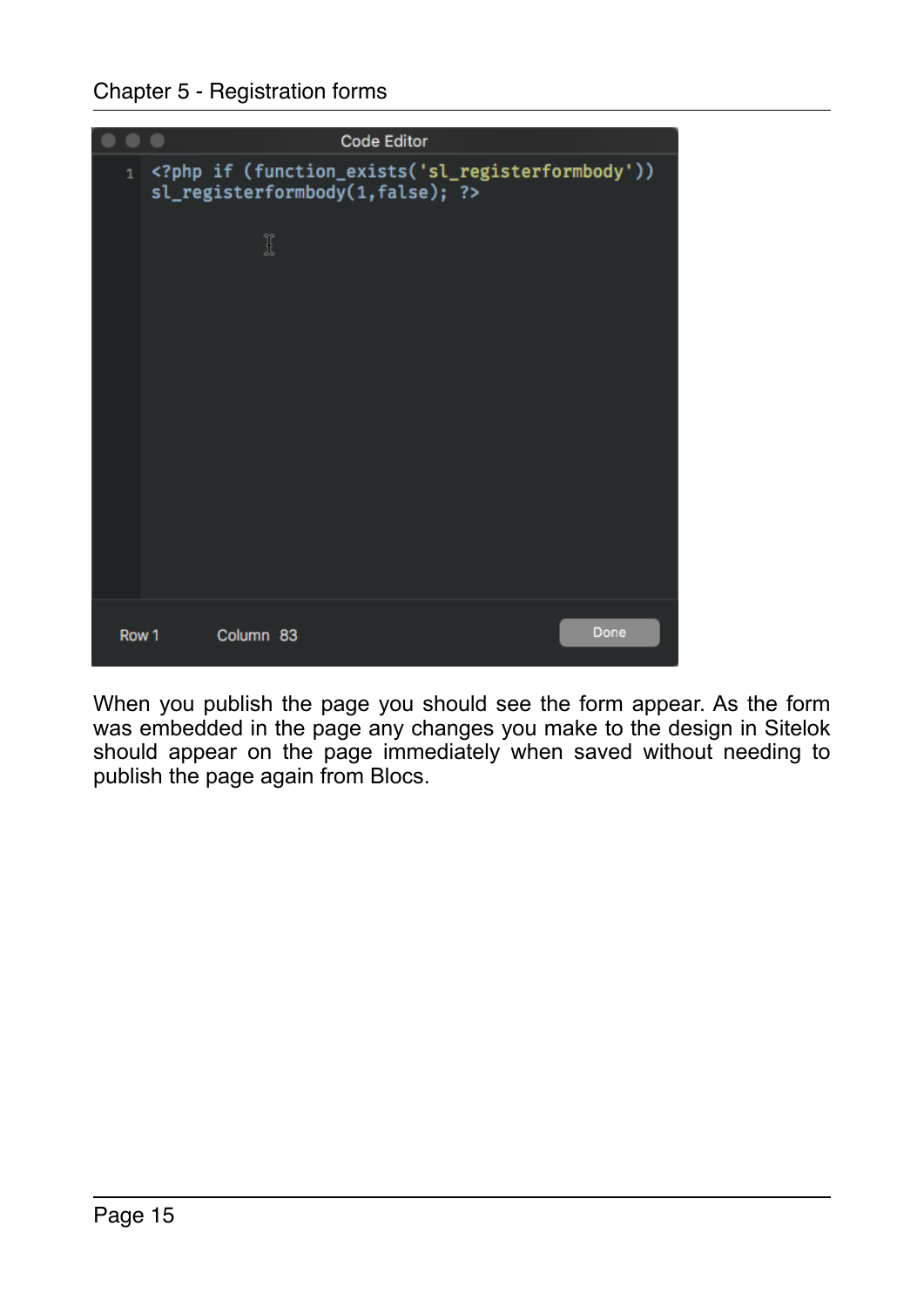# <span id="page-15-0"></span>**Chapter 6 Update profile forms**

An update profile form allows the user to update the details that you store about them such as their password and email address.

To create an update form follow these steps

### <span id="page-15-1"></span>**Creating the form**

In the Sitelok control panel go to Forms - Update profile forms. Here you can either use an existing form or create a new one. The form designer allows you to design and style the form as well as setting an optional thankyou page and emails to be sent. When the form is how you want it click Save.

Although its usually straightforward the main Sitelok manual explains how to use the designer in more detail.

It's also possible to write your own form code to use with Sitelok if you need to. The main Sitelok manual explains how to do that.

# <span id="page-15-2"></span>**Add the form to your page**

Adding an update profile form to your page is done in the same way as adding a registration form described earlier on page 12 (Add the form to your page).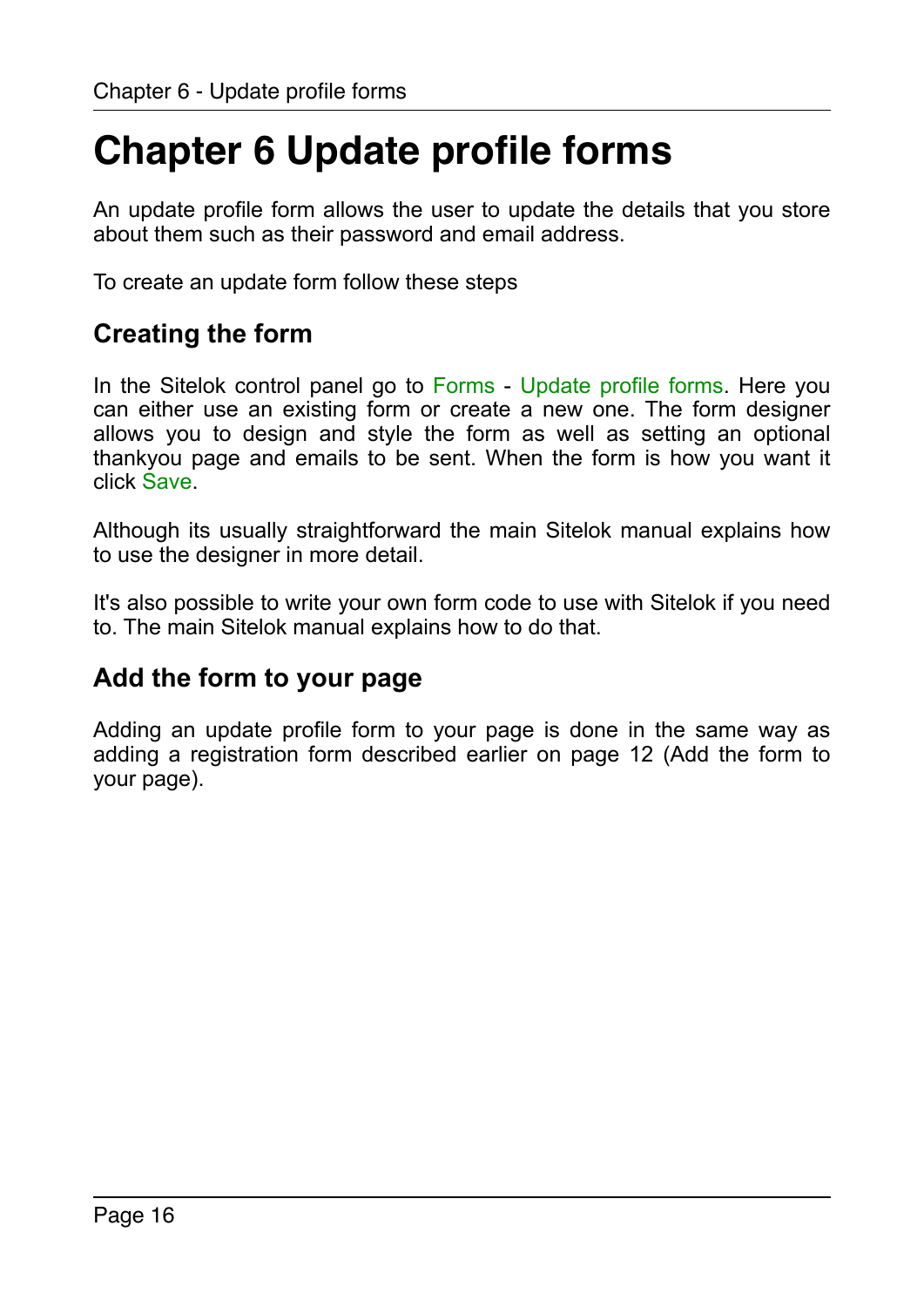# <span id="page-16-0"></span>**Chapter 7 Login forms**

Sitelok has two ways for users to login. The simplest is the login form (login template) that appears if a user tries to visit a secured page and haven't yet logged in. The default login form that appears can be styled in Forms - Default Login form style or can be replaced by your own custom login template (see the main Sitelok manual for details).

Often the default login form is all that is needed as you can create a login link on your site that simply links to a secured page or to /slpw/login.php to force the login form to appear when necessary. However in some cases you may prefer to have a login form on one or more of your pages and this can be done as follows.

### <span id="page-16-1"></span>**Creating the form**

In the Sitelok control panel go to Forms - Login forms. Here you can either use an existing form or create a new one. The form designer allows you to design and style the form as well as setting optional features such as captcha and forgotten password. When the form is how you want it click Save.

Although its usually straightforward the main Sitelok manual explains how to use the designer in more detail.

It's also possible to write your own form code to use with Sitelok if you need to. The main Sitelok manual explains how to do that.

### <span id="page-16-2"></span>**Add the form to your page**

Adding a login form to your page is done in the same way as adding a registration form described earlier on page 12 (Add the form to your page).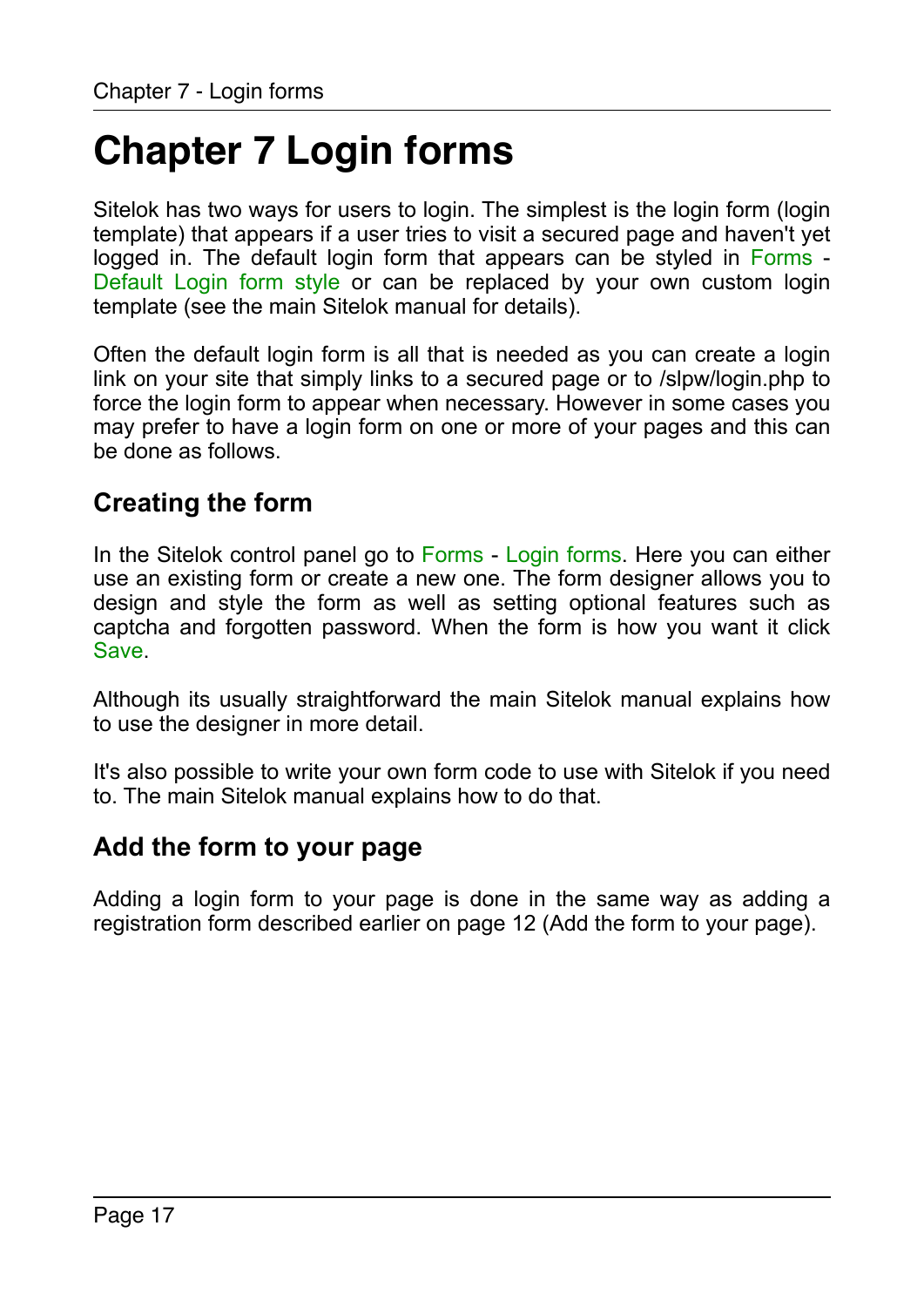# <span id="page-17-0"></span>**Chapter 8 Contact forms**

Contact forms allow users to send you emails with optional attachments. You integrate the contact form with Sitelok so that you can show or hide fields depending on whether the user is logged in as a member or just a visitor. You can also pre-fill fields with data from a users Sitelok data.

To create an update form follow these steps

### <span id="page-17-1"></span>**Creating the form**

In the Sitelok control panel go to Forms - Contact forms. Here you can either use an existing form or create a new one. The form designer allows you to design and style the form as well as setting the email templates to use and other settings. When the form is how you want it click Save.

Although its usually straightforward the main Sitelok manual explains how to use the designer in more detail.

### <span id="page-17-2"></span>**Add the form to your page**

Adding a contact form to your page is done in the same way as adding a registration form described earlier on page 12 (Add the form to your page).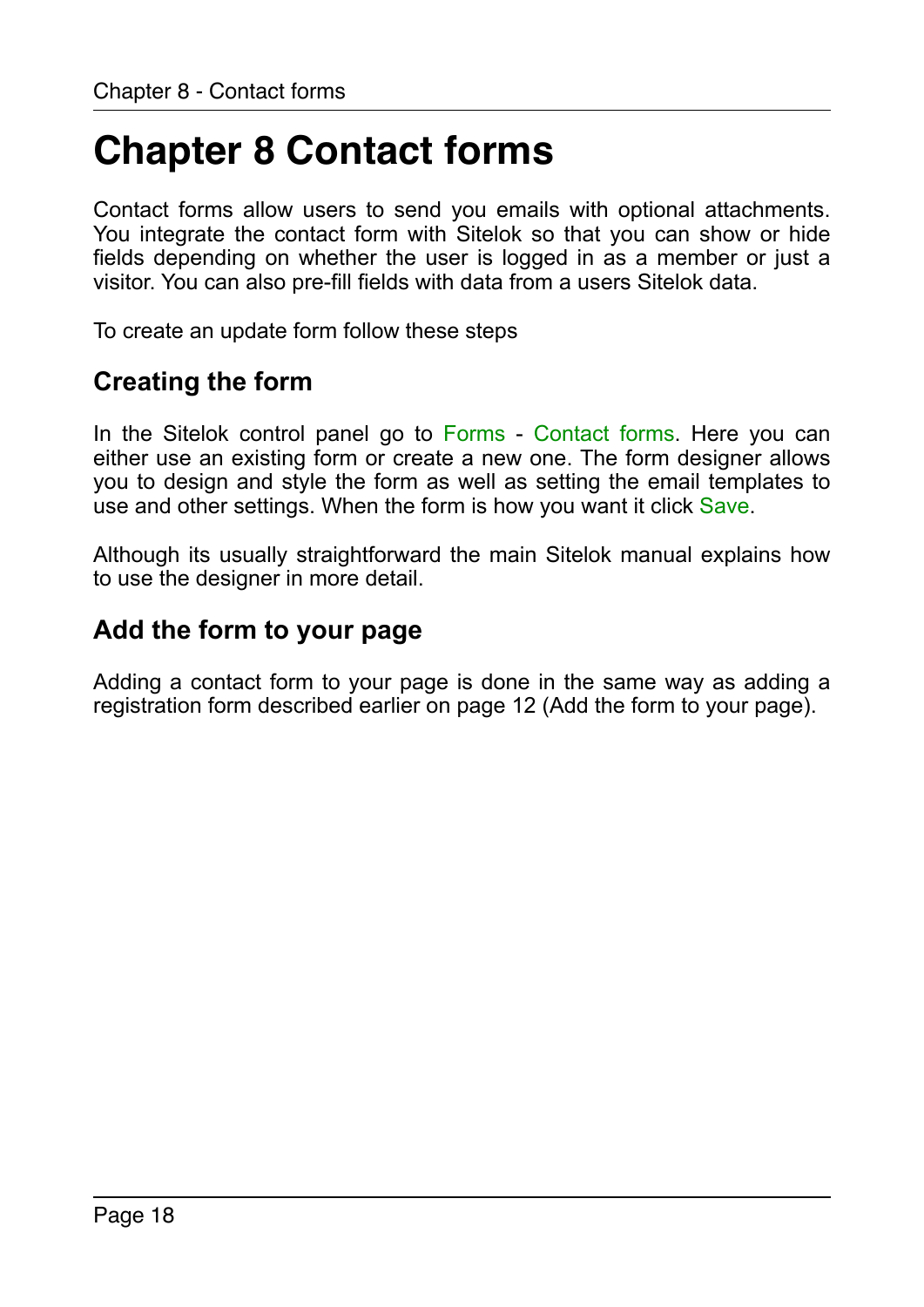# <span id="page-18-0"></span>**Chapter 9 Download links**

Sitelok can secure download links so that they only work for logged in users and can't be shared.

# <span id="page-18-1"></span>**Storing your files**

If you want to secure downloads using Sitelok you should store the files in the file folder created during installation. This will have a name like slfiles xxxx and won't be found by search engines, robots or hackers. You can find the folder name by going to Tools - Configuration - Download paths. You can also setup alternative file locations and use Amazon S3 if you wish.

### <span id="page-18-2"></span>**Creating a download link**

You can add a download link in your page by using the following snippet as the hyperlink.

<?php siteloklink('testfile.zip',1); ?>

changing the filename as required (no path needed).